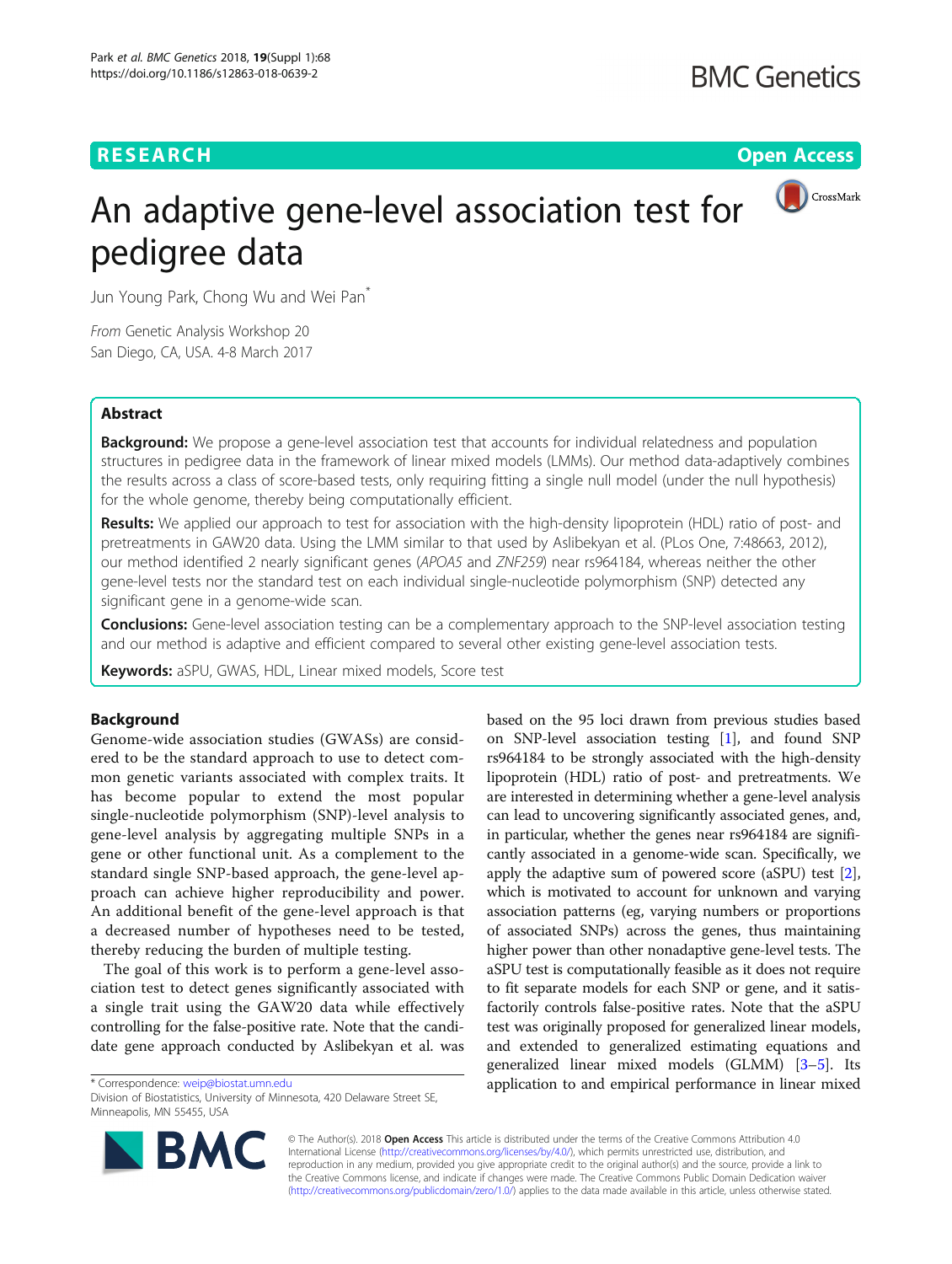models (LMMs), especially with large pedigree data, have not been discussed in previous studies.

The Genetics of Lipid Lowering Drugs and Diet Network (GOLDN) study collected pedigree data, motivating the use of LMMs to account for population structures and relatedness as adopted by Aslibekyan et al. [\[1](#page-4-0)]. In our LMM, we account for genetic relatedness among subjects as a random effect with a covariance matrix calculated based on individual-level SNP data. We also adjusted for covariates such as age gender, and study center. In this paper, we present the results of the aSPU test based on LMM and compare with other existing gene-level tests and individual SNP analysis.

### Methods

Suppose that  $y_i$  denotes a quantitative trait for individual  $i = 1, \dots, n$ ,  $X_i = (X_{i1}, \dots, X_{iq})$  is a vector of q covariates, and  $G_i = (G_{i1}, \dots, G_{ip})^T$  is a vector of p SNPs in a gene for individual i. A LMM is constructed as

$$
y_i = X_i \boldsymbol{\alpha} + \boldsymbol{G}_i \boldsymbol{\beta} + b_i + \varepsilon_i
$$
\n(1)

where  $\alpha$  and  $\beta$  are the unknown regression coefficient vectors for the corresponding covariates and SNPs,  $b_i$ and  $\varepsilon_i$  are a random intercept and an error term that are independent with each other. We further assume that the error terms  $\varepsilon_i$ s are independently distributed, but  $b_i$ s are not. Specifically,

$$
\mathbf{b} = (b_1, ..., b_n) \sim \mathcal{N}(\mathbf{0}, \tau \cdot \mathbf{\Psi}) \text{ and } \boldsymbol{\varepsilon}
$$
  
=  $(\varepsilon_1 ..., \varepsilon_n) \sim \mathcal{N}(\mathbf{0}, \boldsymbol{\phi} \cdot \mathbf{I})$  (2)

where  $\Psi$  is a known  $n \times n$  genetic relationship matrix, which reflects the genetic relatedness among the subjects in the data. The null hypothesis to be tested for association between the group of the SNPs and the trait is  $H_0: \beta = 0$ .

Fitting (generalized) LMMs can be computationally demanding. However, using penalized quasi-likelihood (PQL) to fit the model enables us to extract the test statistic for score-based tests including the aSPU test [\[6](#page-4-0)]. It is known that maximizing PQL is equivalent to maximizing the likelihood for quantitative traits. Specifically, we first need to fit the LMM under the null hypothesis.

$$
y_i = X_i \boldsymbol{\alpha} + b_i + \varepsilon_i, \tag{3}
$$

from which, the score vector  $\boldsymbol{U}$  =  $(U_1,\,\cdots\!,U_p)^{'}$ , to be used to construct various gene-level score-based tests, can be expressed as

$$
U_j = \sum_{i=1}^n G_{ij} \left( \frac{y_i - (X_i \hat{\alpha} - \hat{b}_i)}{\hat{\phi}} \right) \tag{4}
$$

The aSPU test statistic can be obtained using the score vector  $U$  and its covariance matrix  $V$  under the null hypothesis, which can also be written in a closed form.

Because the score vector follows asymptotic normal distribution with mean zero under the null hypothesis, one can use the Monte Carlo method to compute p-values. Note that both  $U$  and  $V$  depend only on the null model (3), which provides computational efficiency when the number of tests is large as in a genome-wide scan. We can use an R package  $GMMAT$  to derive  $U$  and  $V$  [[7\]](#page-4-0).

We briefly introduce the idea of the aSPU test here. All score-based association tests require  $U$  and  $V$ , and each nonadaptive test has its own advantages and disadvantages. For example, consider these 2 cases: (a) every SNP encoded in a gene is associated with an equal effect size and direction, and (b) only one or a small proportion of the SNPs are associated. The burden test, which takes  $\sum_{j=1}^{p} U_j$  as a test statistic, is desired in the first case, but it will lose power in the second case. On the other hand, the UminP test, which takes max $\{U_1\}$ ,  $\cdots$ ,  $|U_p|$  as a test statistic when the variances of the score elements are the same, is advantageous in the second case but not in the first case. Thus, applying a single and nonadaptive score-based test might not be powerful in gene-level analysis. The aSPU test offers a way to combine various score-based tests; it is based on a class of the sum of powered score (SPU) tests indexed by a positive integer  $\gamma$ . Specifically, the SPU( $\gamma$ ) test statistic is.

$$
T_{SPU(y)} = \sum_{j=1}^{p} U_j^{\gamma} \text{ and } T_{SPU(\infty)} = \max\{|U_1|, ..., |U_p|\}
$$
\n(5)

It is easy to see that the burden test and the sum of squared score (SSU) test are equivalent to the SPU(1) and SPU(2) tests respectively. It was also shown that SPU(2) is equivalent to sequence kernel association test (SKAT) with the linear kernel and to Multivariate Distance Matrix Regression (MDMR) with the Euclidean distance (under the framework of LMM)  $[8]$  $[8]$  $[8]$ . Furthermore, assuming the equal variance of the score elements, the UminP test is equal to SPU test with  $\gamma = \infty$ . One can treat  $\gamma$  as a factor that decides the weight on each score element. The aSPU test uses the minimum  $p$  value of the SPU tests as the test statistic, which provides a general data-adaptive method to test for associations. The set of  $\gamma \in \{1, 2, \dots, 8, \infty\}$  was proposed by Pan et al. based on experiences [\[2\]](#page-4-0).

# Results

The LMM we used for the GAW20 data was similar to that used by Aslibekyan et al.; we used the ratio of postand pretreatment HDL as the trait, and we used age, gender, and study center as covariates. The only difference was the covariance matrix of the random effects. Our covariance matrix Ψ of the random effects reflected the genetic relatedness, where each  $\Psi_{ij}$  was the Pearson correlation coefficient between 2 subjects  $i$  and  $j$  of 20,000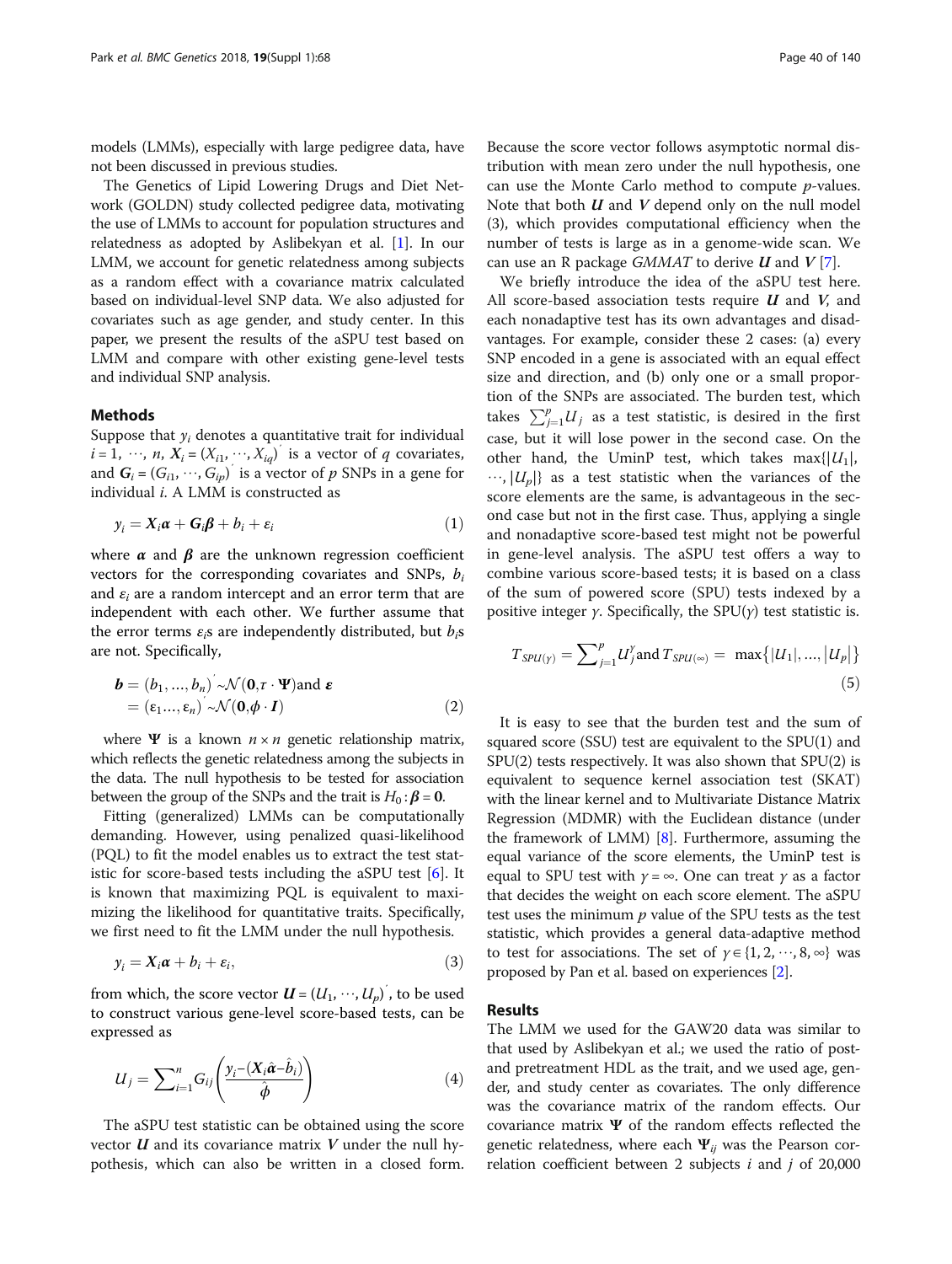randomly selected SNPs. Our analysis was based on 821 subjects who did not have missing values in either the trait or the covariates. We only included common variants with minor allele frequencies (MAFs) greater than 0.05. Among those, we randomly imputed missing variants using MAF if the proportions of missing values were less than 1%. It resulted in a total of 595,304 SNPs included in our analysis. For the gene-level analysis, we used hg18 as a reference genome and each gene included the SNPs that were within 10,000 regions upstream or downstream of the gene's coding region. In total, we included 22,434 genes in our analysis.

We conducted the  $SPU(y)$  and aSPU tests under the LMM. In addition to the SPU(1), SPU(2), and SPU( $\infty$ ) tests where their theoretical equivalences with other existing gene-level tests are shown in the Methods section, we also performed the gene-level score test and the famSKAT (family-based sequence kernel association test) [\[9](#page-4-0)] using the same covariates and relationship matrix. Figure 1 shows the results of the tests. Using the Bonferroni adjustment for the genome-wide significance level ( $α = 0.05$ ), the aSPU test and the score test did not detect any significant genes, but 2 genes (APOA4 and ZNF259 on chromosome 11) were close to being significant. However, these 2 genes were detected by the SPU(1) test, suggesting that their association effects were not dominated by a small number of variants. We emphasize the adaptiveness property of the aSPU test by noting gene BUD13 on chromosome 11 and GUCD1 and *SNRPD3* on chromosome 22, whose  $-\log_{10}(p \text{ values})$ were not less than 3 by SPU(1), but much larger by the  $SPU(\infty)$  test (as well as by a few other SPU tests and the

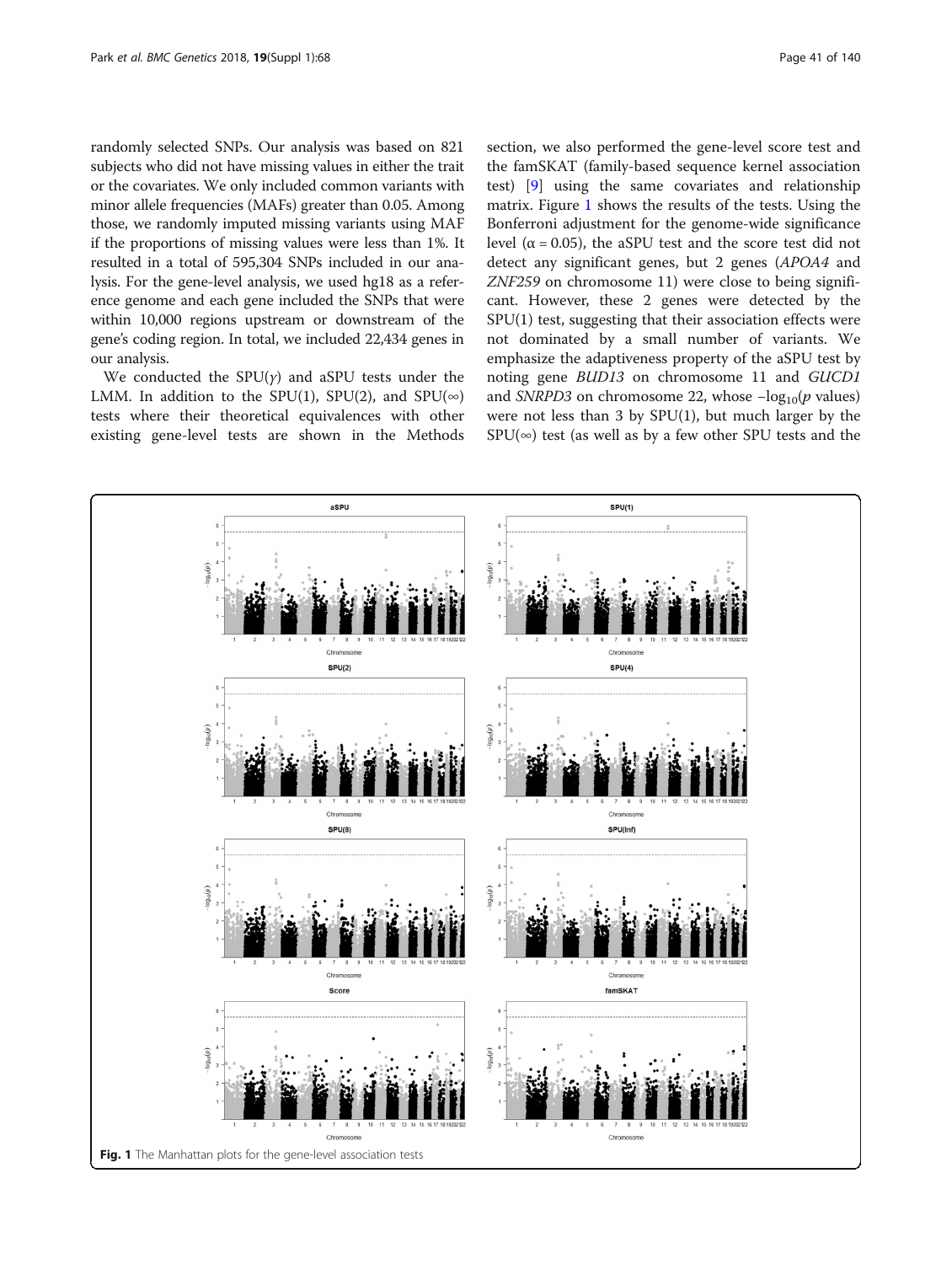

aSPU test). We also note that APOA5 and ZNF259 were located nearby as shown in Fig. 2. In particular, they shared 7 variants out of 9 SNPs in both genes. The gene-level score test yielded a gene (DDX42 on chromosome 17) almost significant at the genome-wide significance level, but the score test did not detect any loci near rs964184. Similarly, the famSKAT did not detect any significant gene.

<insert Figure(s) 1 and 2 here>.

We also compared the gene-based tests to the score test for single variants. We used the usual  $5 \times 10^{-8}$  as the genome-wide significance level for the SNP-level analysis. Even though rs964184 turned out to be the one most significantly associated with the trait among all the SNPs, its  $p$  value was far away from the genome-wide significance level, as shown in Fig. 3. This example partially confirms the usefulness of gene-level testing.

# **Discussion**

In GWAS, individuals in pedigree data are not independent, thus motivating the use of (generalized) LMMs. We considered a general LMM with a random intercept that reflects the genetic relatedness among the subjects. We then conducted the aSPU test on the genes across the whole genome based on fitting a single null model, and identified 2 genes near SNP rs964184 to be nearly significant. In contrast, none of the SNPs, including SNP rs964184, were nearly significant in a standard single SNP-based analysis.